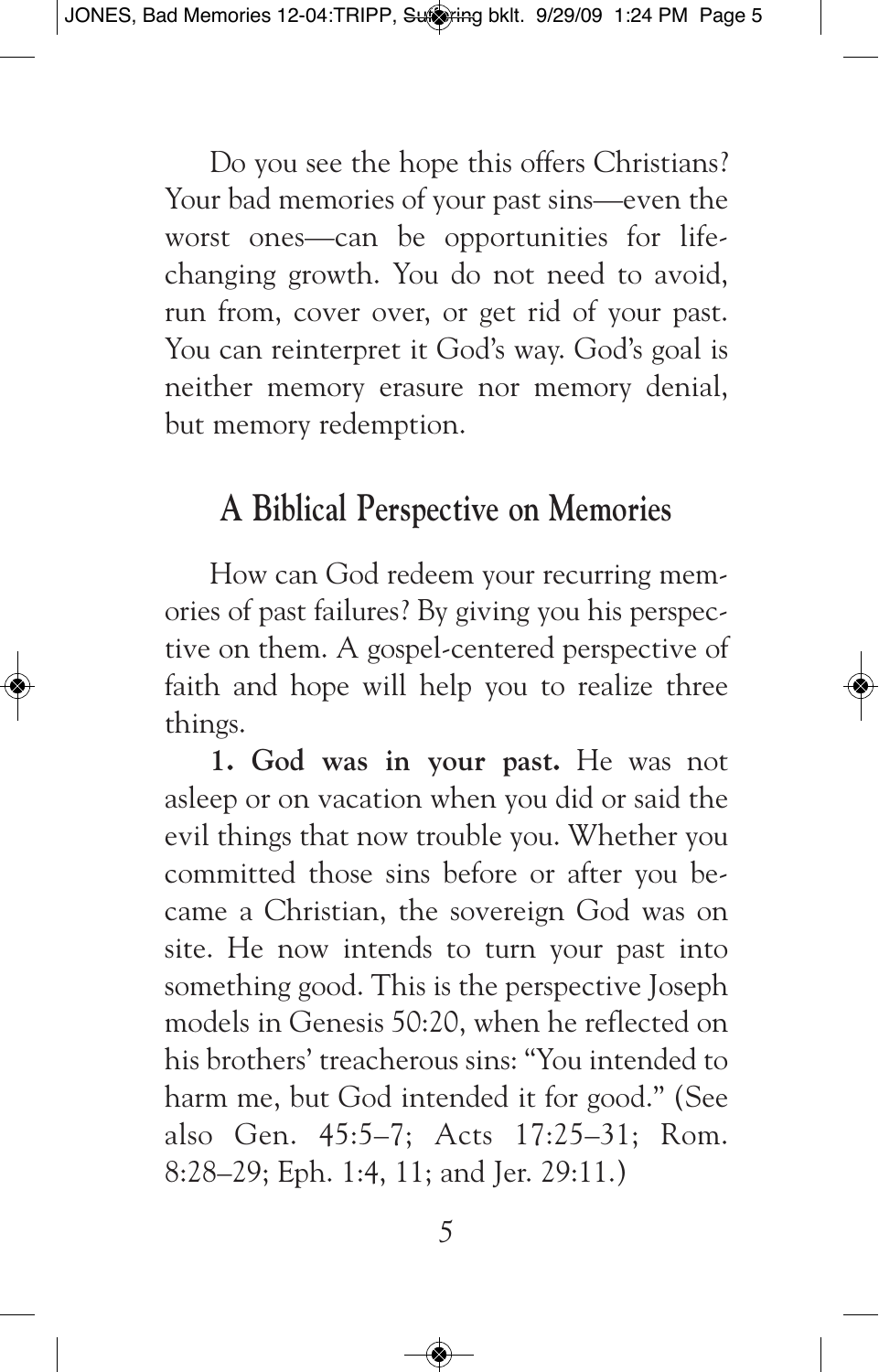## **2. Your past does not control your future.**

Your past might *influence* your present beliefs or actions, but you are not a hostage to what you did or what happened to you. You are not doomed. Instead, you are a new creation in Christ (2 Cor. 5:17), forgiven and set free. In that context you are a responsible human being, and an active interpreter and responder to your situation. You are fully accountable for your present choices no matter what memories linger (see Gen. 37–50; Prov. 4:23; Mark 7:14–23; and James 1:13–15). The question is, will you trust God's forgiveness and his ability to use evil for good? Will you reflect this in the choices and responses you make?

**3. Your memories result from your** *interpretation* **of your past** (see Gen. 50:20; Rom. 8:28–29; Num. 11; Ps. 78:11, 106:13; and Ezek. 16). What you actually remember are not the past events *per se,* but the past-events-as-youinterpret-them. They are not "bare" facts, but interpreted facts. This means that they are capable of *re*interpretation. That is where your hope lies. The hope of the gospel can help you put the right interpretation on your past and make it into a good thing for you. This is what will help you get past your past!

Soon after moving to West Virginia, I lost

*6*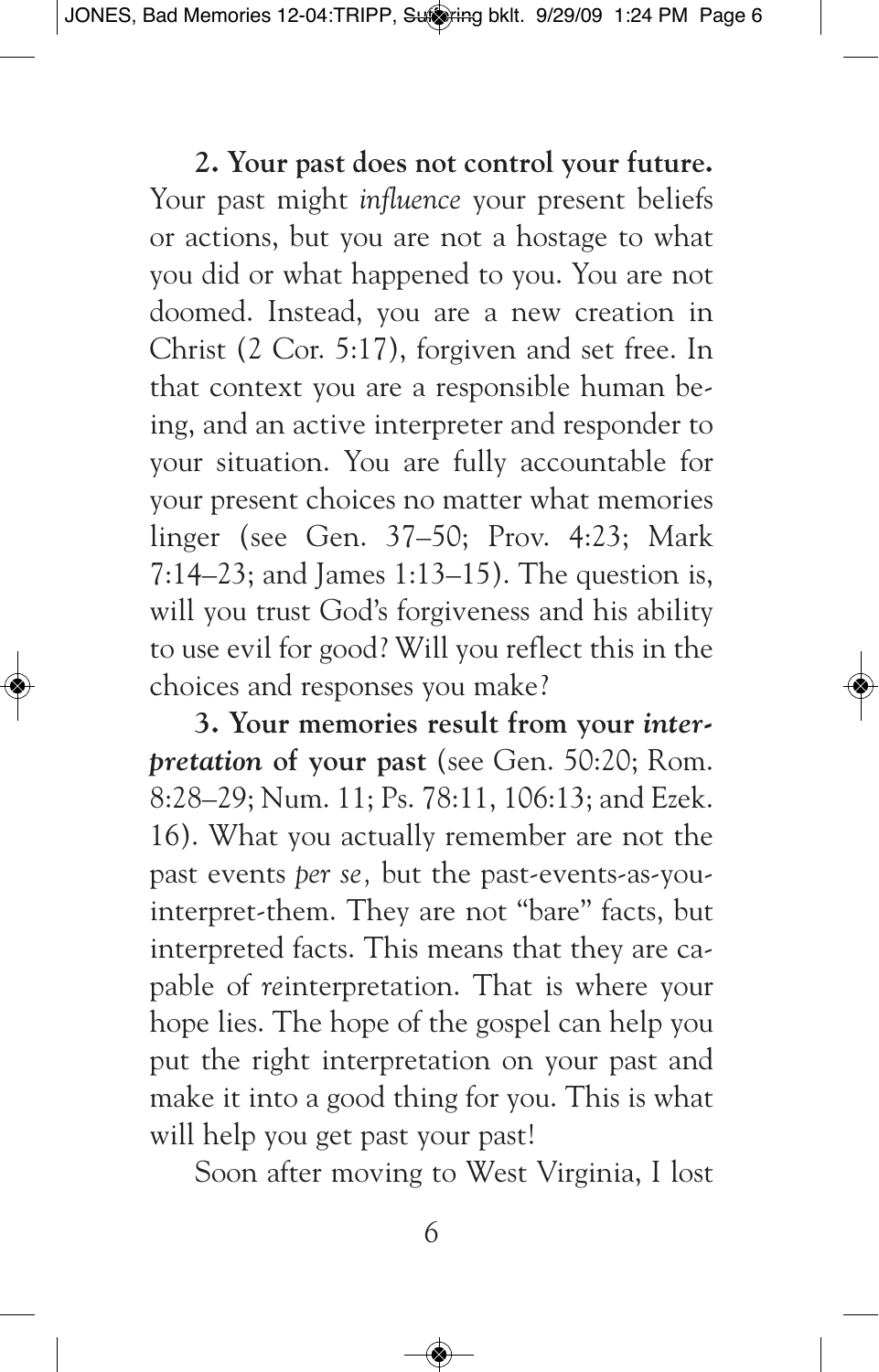my eyeglasses. Being lazy, cheap, and too proud to admit visual decline, I went several years without replacing them. Eventually, after an eye exam and some loving pressure from my wife, I broke down and bought a new pair. I instantly entered a new world. Billboards suddenly became legible. Little items enlarged. Colors brightened. Contrasts cleared. The glasses had corrected my vision and allowed me to see things the way they really are.

The same is true of your memories. As you put on the Bible's glasses to gain a Christcentered perspective, you see your past differently. Like Joseph, you can draw positive conclusions about God's all-powerful, all-wise, and all-loving purposes for *all* of your life.

## **Three Marks of a Redeemed Memory**

The question is: How should we interpret our past sins so that God's redemptive purposes can be realized in our lives? The apostle Paul's real-life example can direct us. Near the end of his ministry, Paul writes to Timothy to fortify his fearful young friend with God's strength. In 1 Timothy 1:12–17, Paul recalls his own call to ministry, which came to him while he actively persecuted the church of Jesus. Listen to his testimony: